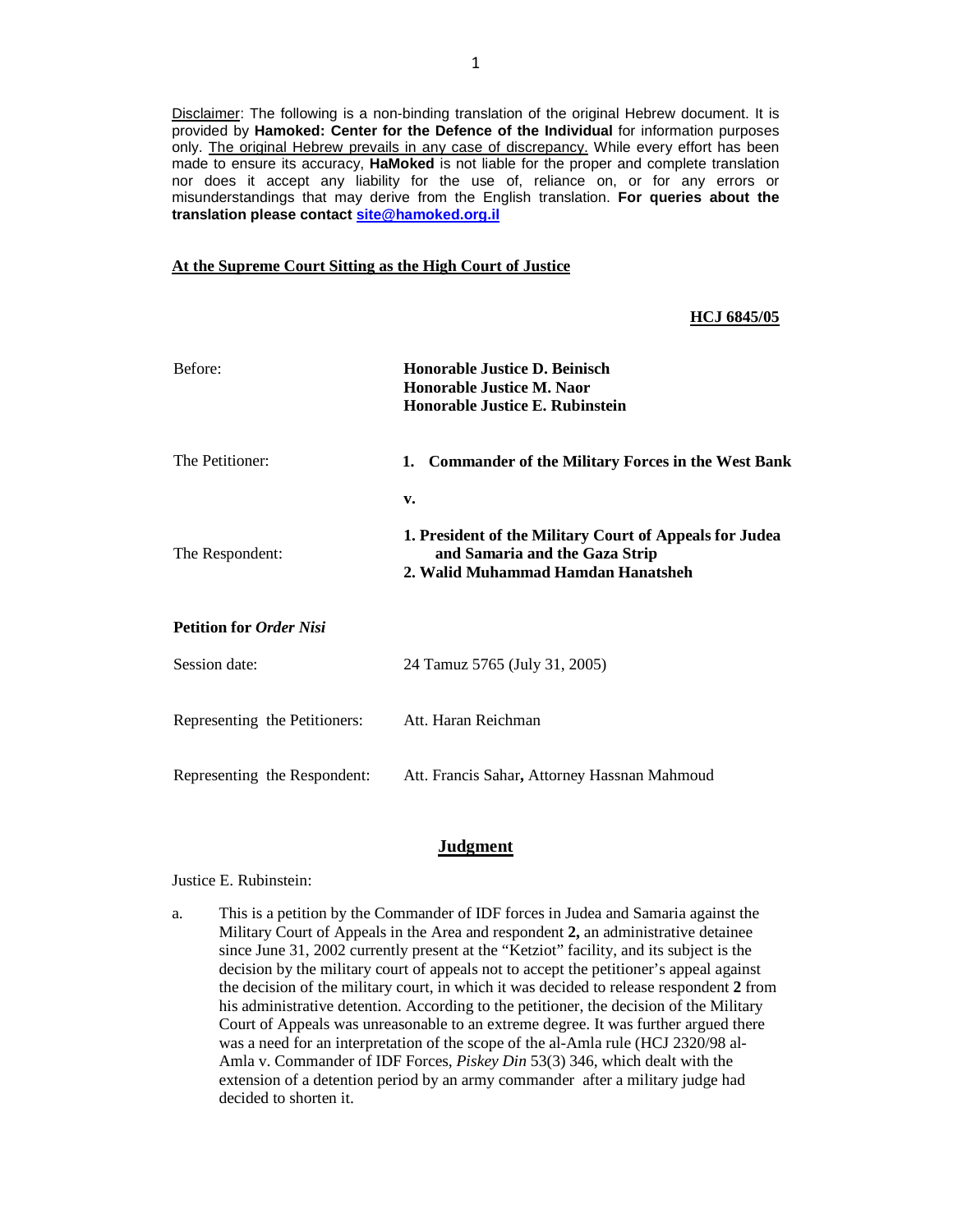- b. As stated, respondent 2 has been administratively detained pursuant to the order of a military commander, since 13 June 2002, in the context of activity in the Popular Front for the Liberation of Palestine (PFLP), a terror organization. The first detention was for six months, and there were subsequent extensions, each of three months.
- c. The last-but one extension, which is essentially the foundation of the procedures which are the subject matter of this petition, followed an order of the military commander dated May 24, 2005, in the matter of the detention of respondent **2** for three months, from that day, pursuant to Section 1 of the Order of Administrative Detention (Temporary Provision) (Judea and Samaria) 5748 - 1988**,** on the grounds of the danger posed by respondent **2** to the security of the Area.
- d. On May 25, 2005, after examining classified information, the military judge, Major Michael Ben-David determined that "the information on which the administrative detention of the detainee rested was serious and based on reliable sources. From the totality of information that was presented to me it emerged that at the time of his detention the respondent constituted a danger to the security of the Area. However, there has been nothing new in the material against him for a long period of time, and I am of the opinion that in light of this, and in light of the long period in which the detainee has been held in administrative detention, it will not be possible to continue extending the administrative detention of the respondent beyond a short period of one month, which I hereby confirm. In order to avoid any doubt, this is a substantive shortening of the said administrative detention order during which period the military commander shall examine whether he has additional information in his possession, or if new circumstances exist that justify the continued administrative detention of the respondent, or whether alternatives to detention may suffice". The words "substantive shortening" have a legal meaning within the scope of the al-Amla rule, as shall be detailed below.
- e. (1) The military prosecution did not appeal this decision, but on June 15, 2005, prior to the end of the month confirmed by Judge Ben-David, a decision was taken regarding the extension of the administrative detention for five months, from June 23, 2005 to November 22, 2005, i.e. this time the military commander was of the opinion that there was a need for a longer detention period. The file was reviewed again before a military judge, Major Ronen Atzmon, who also read the classified information. The judge instructed himself, based on the al-Amla rule, that it was possible to extend the detention "only if new information shall be received containing something that significantly alters the evaluation of the danger posed by the detainee." Based on this, he determined that "the new information received does indeed reveal hitherto unknown details of activity, but that they contained nothing to essentially change the intelligence picture given previously… Although the new information includes details that demonstrate the *modus operandi* of the detainee during the period of his imprisonment, yet, a reading of the information that already existed beforehand illustrates that part of this activity was already known, and that the other part is a logical deduction from the detainee's status as a senior PFLP operative".

(2) When reviewing the military prosecution's appeal, a Military Court of Appeals' judge, Lieutenant Colonel Shlomi Kochav, expressed the view, after he, too, had read the classified information, that the court of first instance had not erred, - and he rejected the appeal.

f. (1) The petition before us – which alleges that the judicial decision was extremely unreasonable  $-$  is justified by the fact that the material received after the decision of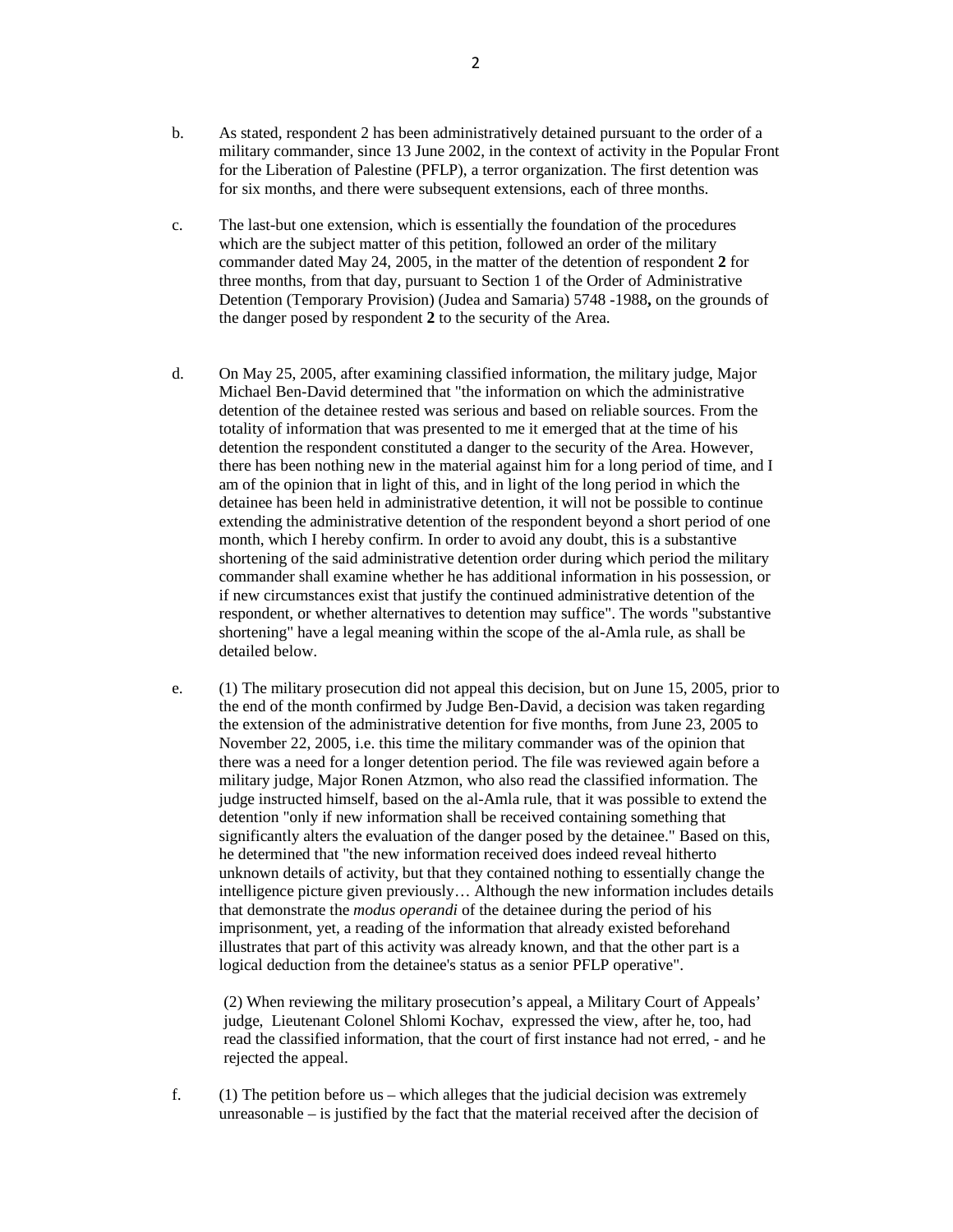Judge Ben-David on May 25, 2005 substantially broadens the information pertaining to the status of the respondent as one of the PFLP's leaders at the detention facility and also indicates a fear that upon his release he will integrate into the PFLP's military activities. "From the new information received it emerges, in the view of defense sources, that respondent's rank in the hierarchy and the danger that he would become integrated in a senior position in PFLP military activity is far more significant than their earlier assessment…it appears that one can compare the distinction in the hierarchy to the distinction between a minister without portfolio and the Minister of Defense."

(2) The respondent argues that the overturning of decisions of military courts by this court "will determine who has the last word in matters pertaining to administrative detention. Whether it is the military commander or the court who is authorized by the legislator to examine and review the discretion of the military commander, precisely in the assessment of the intelligence material and the determination of the level of risk". The respondent also refers to the fact that in the decision of October 11, 2004 a judge of the Military Court of Appeals, when upholding a detention extension, noted that in view of the time that the respondent had been held in detention, and bearing in mind the medical condition of his wife, the parties must, in his opinion, examine, possible alternatives to administrative detention if the intention is to continue. It was also noted that in the decision of December 12 , 2004 Major Atzmon upheld the extension of the detention, but stated that if no extraordinary events occurred, it would be it difficult to continue to justify it. It was also noted that in the decision of March 2, 2005, at the commencement of the extension which ended on May 24, 2005, the judge, Major Carmel Wahabi stated that -notwithstanding the severity of the information against respondent 2 - it was not current, and a balancing led to the conclusion "that there is room for seriously considering the release of the detainee from military detention. Nevertheless, and only because of the sensitivity of the period, I am of the opinion that there is cause to keep the detainee in administrative detention for a short additional period… In the absence of extraordinary developments, it will be very difficult to justify continued detention."

g. (1) In the hearing before us, counsels for the petitioner again alleged that the new information significantly altered the situation of the risk posed by the respondent. By contrast, his counsel argued that two judge-jurists believed there had essentially been no change of circumstances, and that the petition should thus be rejected.

(2) With the consent of respondent's counsel, we viewed the classified information, and an order nisi was subsequently issued.

(3) In the respondent's reply to the order nisi it was stressed, inter alia, and in addition to the aforementioned, that there was no room for intervention by this court, which does not sit as an appeals instance for military courts, which weighed matters befittingly.

(4) During a further hearing, respondent's counsel reiterated that a common thread in military court judgments from as far back as October 2004 was that there was cause to release the respondent, and that consequently there was no need for intervention in the decisions.

(5) Petitioner's counsel argued that the military courts had clearly erred in not examining the level of danger posed by the respondent against the backdrop of the updated information. In the absence of a determination that the individual in question was not dangerous - and the level of danger posed is the real question – there was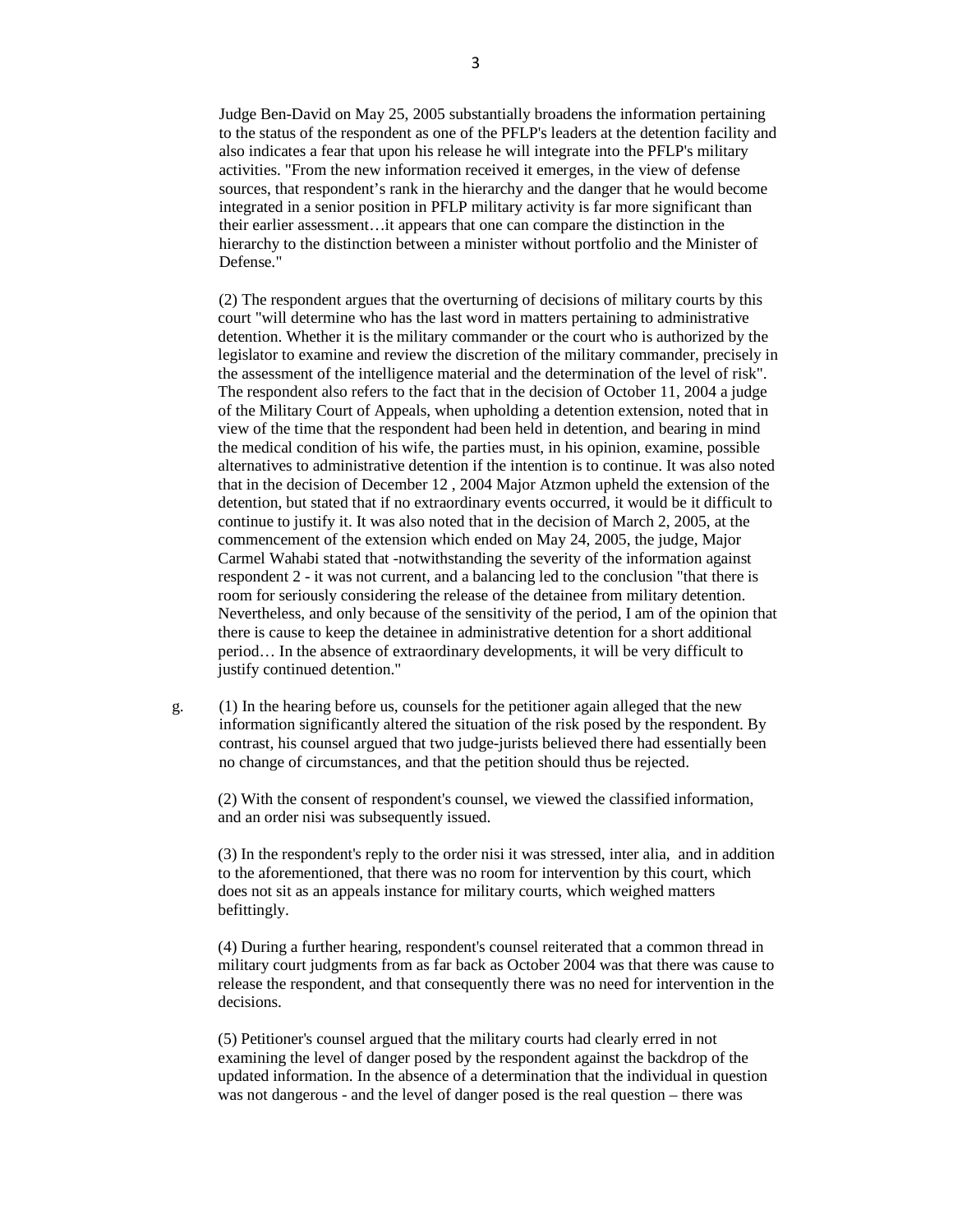scope for arguing that the updated information showed an increased danger level and justified extending the detention.

h. (1)(a) The normative framework concerns the Order regarding Administrative Detention (Temporary Order) Judea and Samaria (No. 1226) 5748-1988, as interpreted in HCJ 2320/98, al-Amla v. Commander of IDF Forces in the Judea and Samaria Area (quoted from Justice Zamir). This judgment seeks to outline the balance related to the complex issue of administrative detention. However, it is superfluous to repeat that administrative detention itself is a severe and complex measure, in the operation of which the legal instances have a special obligation to examine; see HCJ 5555/05: Federman v. GOC Central Command (not published yet). Indeed, in the criminal case the investigation material was passed on to the respondent; material that had been withheld from him for legal reasons could not serve against him. During administrative detention, the detainee does not receive the material against him and which serves as the basis for his detention so that he is unable defend himself directly against it; he is also not criminally indicted so that he is unable to investigate evidence as much as required. However, administrative detention is a necessity, imposed in conditions of a tough struggle against terrorism, and acts of sabotage, and it is even understandable that it is impossible to disclose sources (who are sometimes liable to pay with their lives if they are exposed) or methods and measures to obtain intelligence information. In light of this, a court which deals with reviewing administrative detention is under a special obligation to demand and to investigate the material presented to it, since in a certain sense it serves as the detainee's mouthpiece and "extension" in the sense of the trust given it by the detainee, and it must remember that "there is no justification for such a severe violation of the freedom of the individual, unless this is to prevent a real danger to the public" (Justice Zamir, the al-Amla case, p. 349) and due to "imperative security reasons " ( Order regarding Administrative Detention (Temporary Order) Judea and Samaria (1226) cited in Section 1).

(b) In the el-Amla judgment it was determined - as self-evident in the complex reality - that: "The goal in administrative detention is primarily protection of the security of the Area and of the public. However, this goal integrates with another aim protection of the freedom of the individual. The order regarding detention determines that every detention order may be appealed before a judge, and that the judge is empowered to revoke or shorten the order. From this it is clear that the order regarding detention entrusts the judge with the authority to strike a balance between security needs and the freedom of the individual. (Page 356). That court sought to ensure in the judgment in question that if the judge-jurist decided not to extend or shorten an administrative detention for a substantive reason, there would be no "bypassing" of the decision by means of issuing a new administrative order, unless a substantive change occurred regarding the danger posed by the detainee (see *ibid.* pp. 357-358). The rule is summarized as follows: "A military commander may not extend the period of administrative detention following a judge's decision to shorten the period, unless one of the following situations exist: (1) the judge decided to shorten the detention order in order that the military commander shall reconsider whether – at the end of a shortened period, there is justification for continuing the detention, or (2) following the judge's decision to shorten the detention period, new information emerged or a change in the circumstances occurred, which might significantly alter the level of danger posed by the detainee" (Page 364).

(c) This precedent still stands and is valid. The question is its application to every case – and in this case to the case at hand. We have also expressed our opinions on the fact that intervention in the considerations of military courts which carry out their work while living the day to day activity in the field, is an extraordinary matter; but